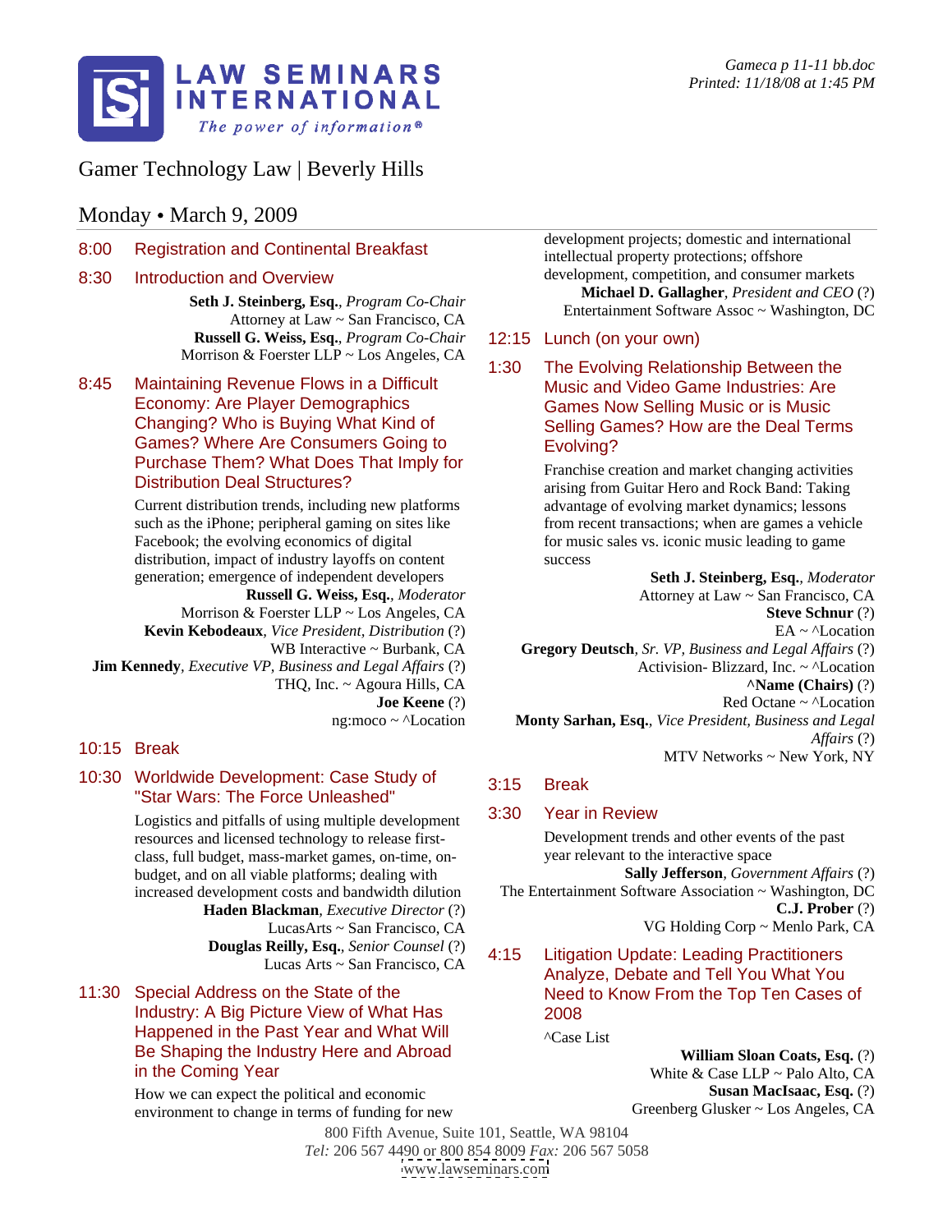

Gamer Technology Law | Beverly Hills

Tuesday · March 10, 2009

**Richard J. Idell, Esq.** (?)<br>Idell & Seitel, LLP ~ San Francisco, CA Idell & Seitel, LLP ~ San Francisco, CA

5:30 End of Day